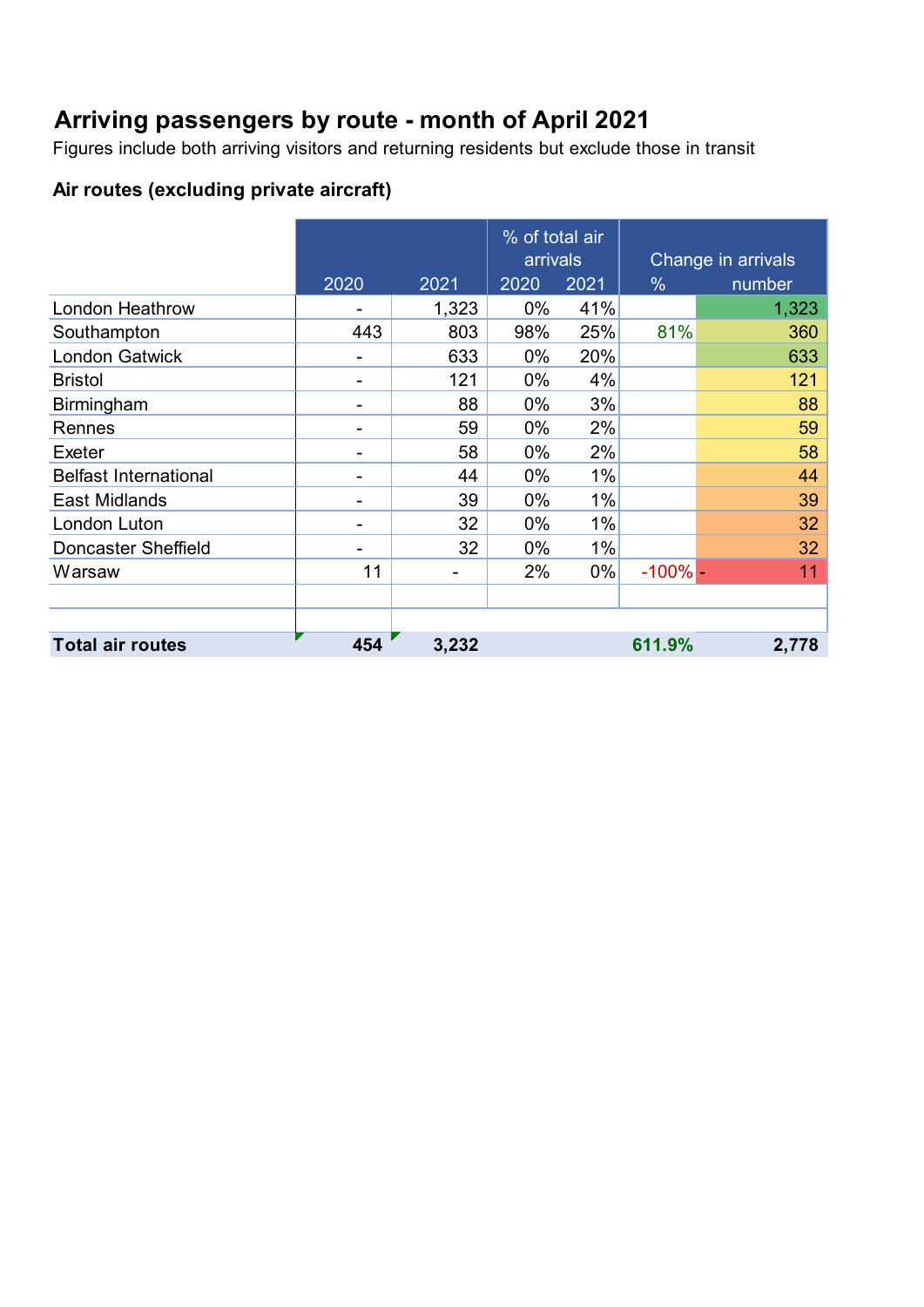### **Arriving passengers by route - month of April 2021**

Figures include both arriving visitors and returning residents but exclude those in transit

#### **Sea routes**

|                           |      |                | % of total sea |       |               |                    |
|---------------------------|------|----------------|----------------|-------|---------------|--------------------|
|                           |      |                | arrivals       |       |               | Change in arrivals |
|                           | 2020 | 2021           | 2020           | 2021  | $\frac{0}{0}$ | number             |
| Portsmouth                | 85   | 443            | 40%            | 76%   | 421%          | 358                |
| St Malo                   | 72   | 103            | 34%            | 18%   | 43%           | 31                 |
| Guernsey                  | 55   | 27             | 26%            | 5%    | $-51%$ -      | 28                 |
| Granville                 | 2    | 11             | $1\%$          | 2%    | 450%          | 9                  |
| <b>Visiting Yachtsmen</b> |      | $\overline{2}$ | $0\%$          | $0\%$ |               | 2 <sup>1</sup>     |
| Poole                     |      |                | $0\%$          | $0\%$ |               |                    |
|                           |      |                |                |       |               |                    |
| <b>Total sea routes</b>   | 214  | 586            |                |       | 173.8%        | 372                |

#### **Air and Sea combined**

|                              | 2020 | 2021  |     | $\parallel$ arrivals by air $\parallel$ $\Box$ Change in arrivals |       |
|------------------------------|------|-------|-----|-------------------------------------------------------------------|-------|
| Total arrivals (air and sea) | 668  | 3.818 | 68% | 85% 471.6%                                                        | 3,150 |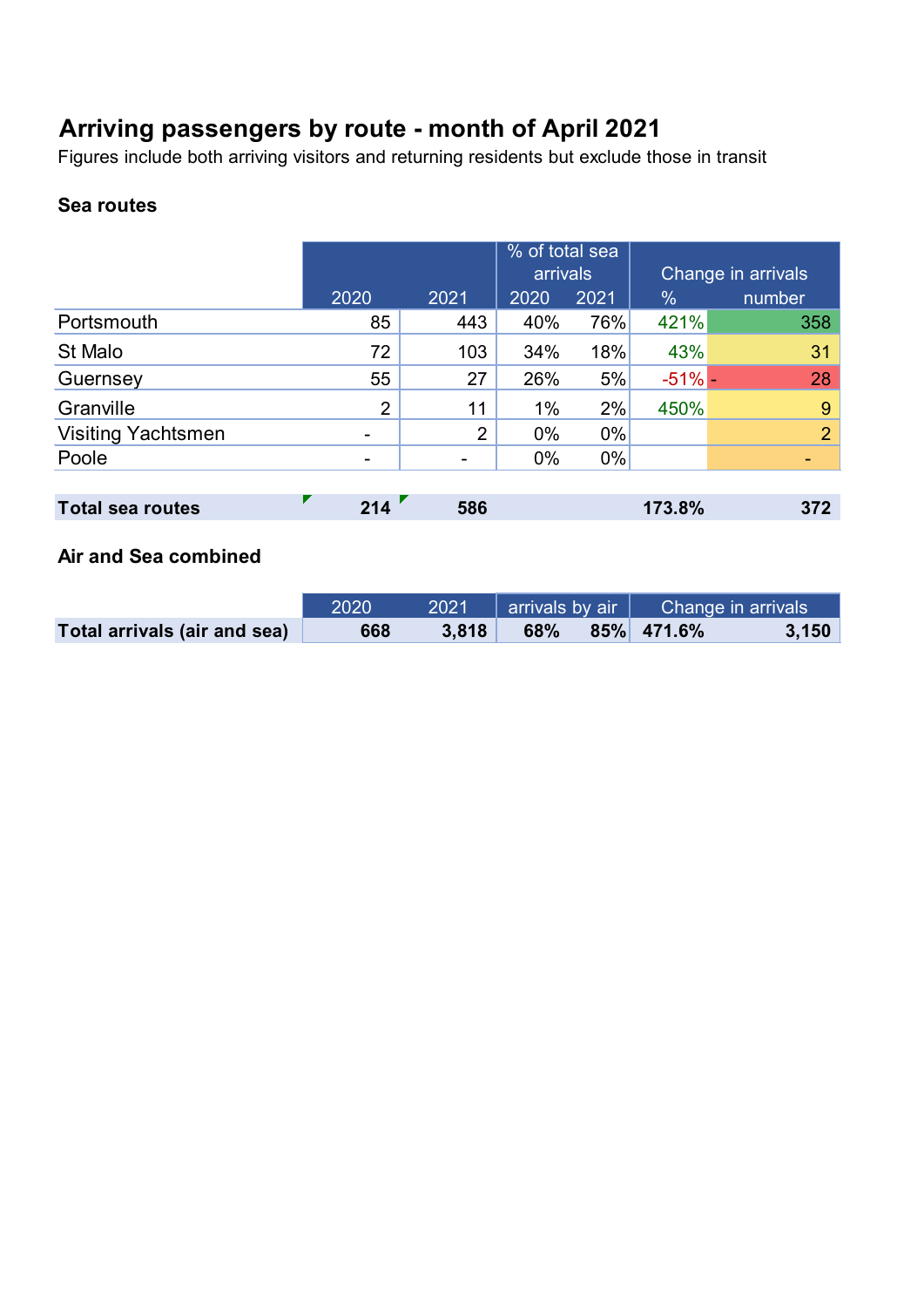# **Arriving passengers by route - Year-to-date 2021**

Figures include both arriving visitors and returning residents but exclude those in transit

#### **Air routes (excluding private aircraft)**

|                              |         |                          |      | % of total air<br>arrivals |               | Change in arrivals  |  |  |
|------------------------------|---------|--------------------------|------|----------------------------|---------------|---------------------|--|--|
|                              | 2020    | 2021                     | 2020 | 2021                       | $\frac{0}{6}$ | number              |  |  |
| <b>London Heathrow</b>       | 25      | 4,295                    | 0%   | 43%                        | 17080%        | 4,270               |  |  |
| Southampton                  | 12,185  | 2,689                    | 10%  | 27%                        | $-78%$ -      | 9,496               |  |  |
| <b>London Gatwick</b>        | 68,634  | 1,273                    | 54%  | 13%                        | $-98%$ -      | 67,361              |  |  |
| Madeira                      | 1,731   | 422                      | 1%   | 4%                         | $-76%$ -      | 1,309               |  |  |
| Rennes                       | 33      | 236                      | 0%   | 2%                         | 615%          | 203                 |  |  |
| Liverpool                    | 11,741  | 187                      | 9%   | 2%                         | $-98% -$      | 11,554              |  |  |
| <b>Bristol</b>               | 1,899   | 168                      | 1%   | 2%                         | $-91% -$      | 1,731               |  |  |
| Glasgow                      | 2,301   | 162                      | 2%   | 2%                         | $-93%$ -      | 2,139               |  |  |
| Birmingham                   | 4,065   | 148                      | 3%   | 1%                         | $-96% -$      | 3,917               |  |  |
| London Luton                 | 328     | 123                      | 0%   | 1%                         | $-63%$ -      | 205                 |  |  |
| Manchester                   | 5,530   | 66                       | 4%   | 1%                         | $-99% -$      | 5,464               |  |  |
| Exeter                       | 3,009   | 65                       | 2%   | 1%                         | $-98% -$      | 2,944               |  |  |
| <b>Belfast International</b> |         | 44                       | 0%   | 0%                         |               | 44                  |  |  |
| <b>East Midlands</b>         | 1,060   | 39                       | 1%   | 0%                         | $-96%$ -      | 1,021               |  |  |
| Doncaster                    |         | 32                       | 0%   | 0%                         |               | 32                  |  |  |
| Newquay                      |         | 32                       |      | 0%                         |               | 32                  |  |  |
| Guernsey                     | 8,813   | 30                       | 7%   | 0%                         | $-100\%$ -    | 8,783               |  |  |
| Edinburgh                    | 2,450   | -                        | 2%   | 0%                         | $-100\%$ -    | 2,450               |  |  |
| London City                  | 2,035   | $\overline{a}$           | 2%   | 0%                         | $-100\%$ -    | 2,035               |  |  |
| Cardiff                      | 815     | -                        | 1%   | 0%                         | $-100\%$ -    | 815                 |  |  |
| <b>Tenerife</b>              | 631     | -                        | 0%   | 0%                         | $-100\%$ -    | 631                 |  |  |
| Geneva                       | 459     | -                        | 0%   | 0%                         | $-100%$ -     | 459                 |  |  |
| Paris                        | 148     | $\overline{\phantom{0}}$ | 0%   | 0%                         | $-100\%$ -    | 148                 |  |  |
| Newcastle                    | 66      |                          | 0%   | 0%                         | $-100\%$ -    | 66                  |  |  |
| Grenoble                     | 65      |                          | 0%   | 0%                         | $-100\%$ -    | 65                  |  |  |
| Warsaw                       | 11      |                          | 0%   | 0%                         | $-100\%$ -    | 11                  |  |  |
| <b>Total air routes</b>      | 128,034 | 10,011                   |      |                            |               | $-92.2\% - 118.023$ |  |  |